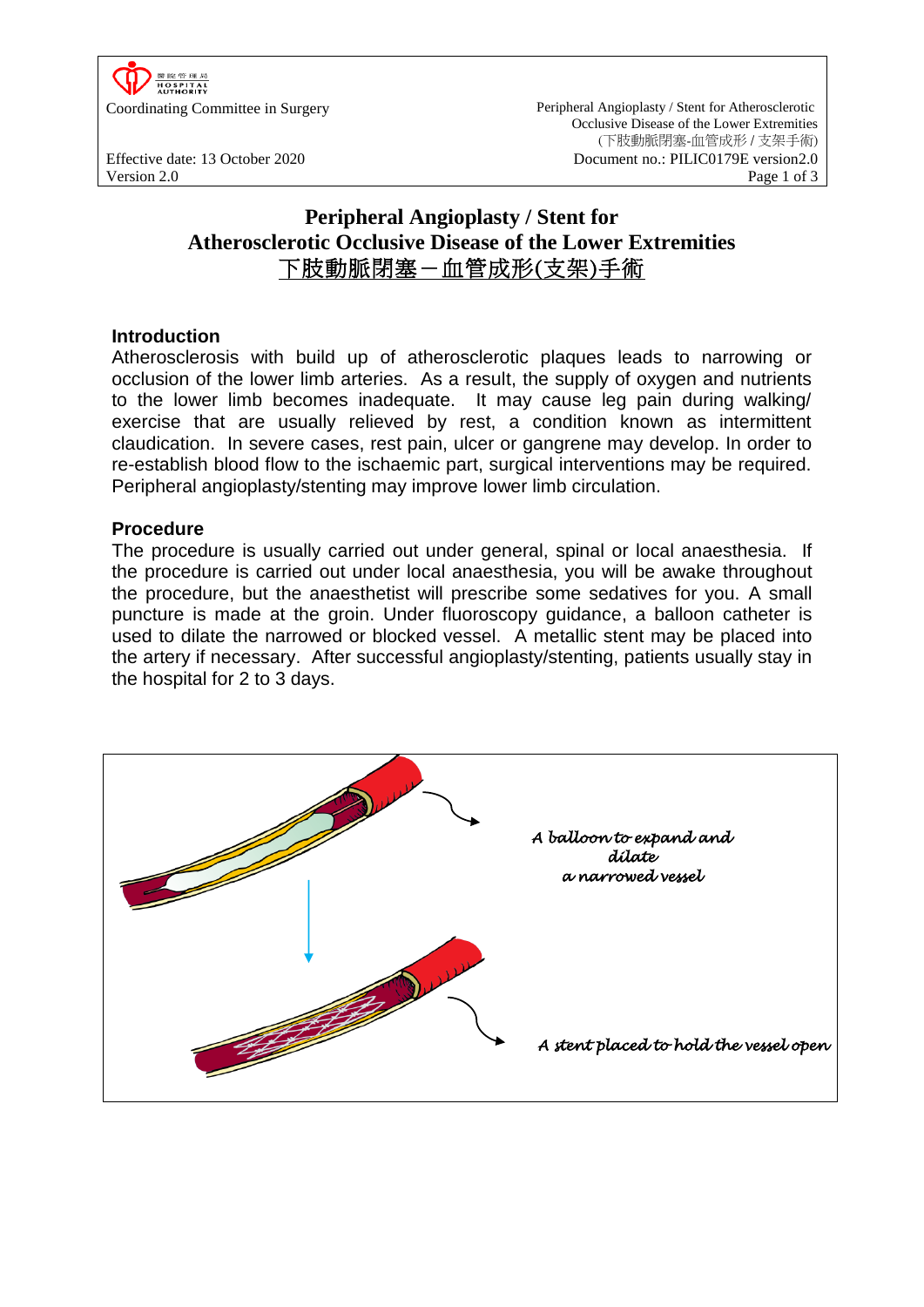

# **Risks & complications**

- A. Perioperative mortality rate is usually less than 1 to 2%.
- B. Systemic complications
	- 1. Cardiovascular: myocardial infarction, arrhythmia, congestive heart failure
	- 2. Pulmonary: pneumonia, respiratory failure
	- 3. Renal failure/complication (contrast)
	- 4. Allergy/anaphylactic shock
	- 5. Others: cerebrovascular accident, deep vein thrombosis, pulmonary embolism
- C. Local complications
	- 1. Stent: infection, thrombosis
	- 2. Injury to the femoral arteries: haemorrhage, pseudoaneurysm
	- 3. Distal limb ischaemia
	- 4. Wound infection

#### **Before the procedure**

- 1. You will be admitted one day before the procedure for preliminary tests including electrocardiogram, chest X-ray and blood tests.
- 2. The vascular surgeon will explain to you and your relatives about the procedure and its risks. You have to sign an informed consent.
- 3. Shaving of groin, shower / hair washing one day before the procedure.
- 4. Fasting of 6 hours prior to the procedure.
- 5. You have to wear a clean surgical gown, a cap and stockings immediately before the procedure.
- 6. Intravenous infusion, premedication of antibiotic may be required.

## **Post-operative care**

General information

- 1. After general anaesthesia, you may feel tired, dizzy or weak. These will subside gradually.
- 2. Deep breathing and coughing exercise are helpful to prevent pneumonia.
- 3. We will monitor your blood pressure / pulse and observe your wound conditions.

**Activities** 

- 1. You should remain in bed for 12 hours. In particular, please do not move or bend the affected limb.
- 2. You may resume usual activities gradually under the instruction of the health care professional 12 hours after the procedure.
- 3. Avoid strenuous activities / heavy weight lifting within one week after the procedure.
- 4. Recovery depends on individual condition and progress.